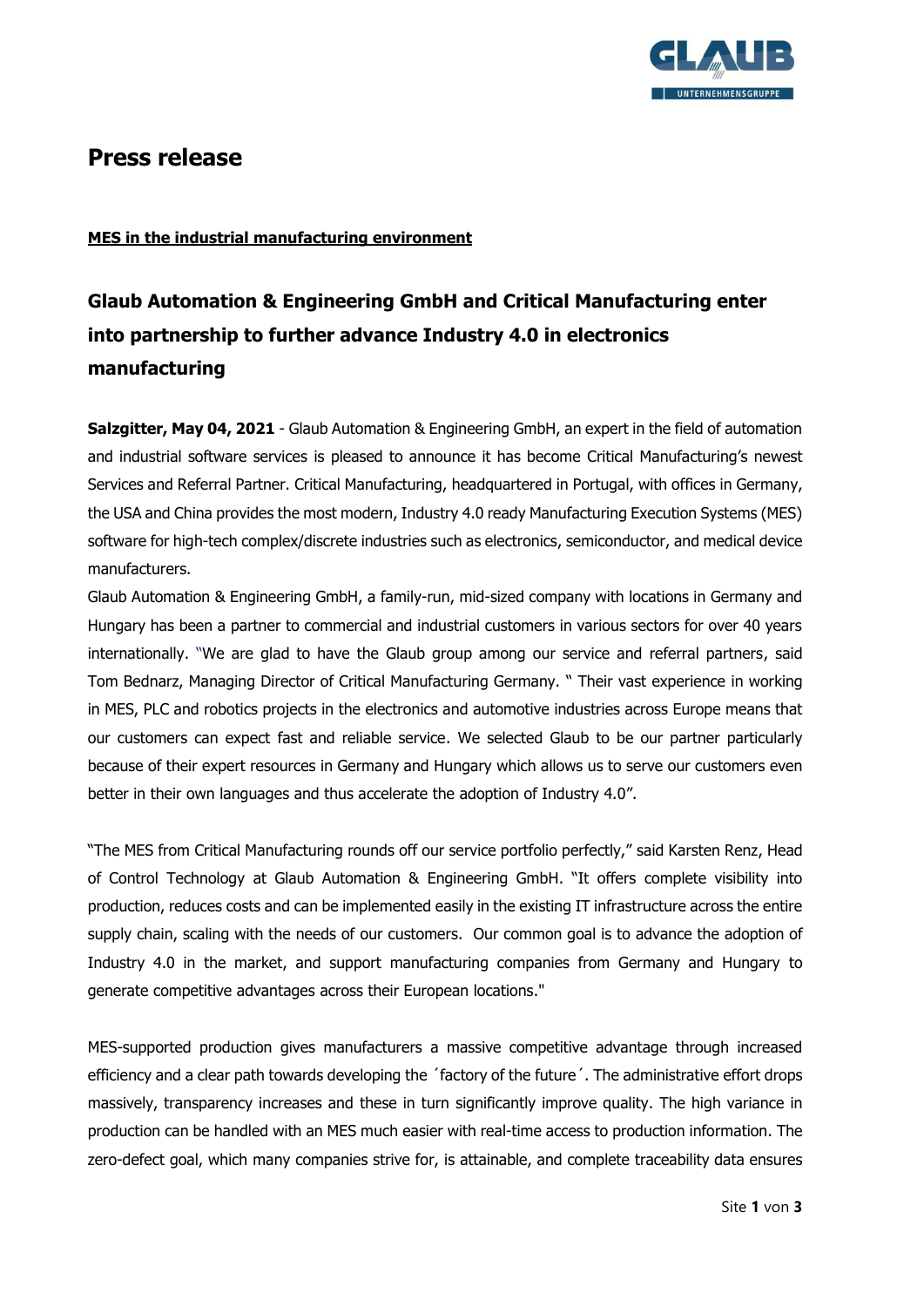

high quality production with minimal risk. Modern MES also connects planning, operations, production data acquisition, analysis and reporting to deliver meaningful results in a short time - internationally across production sites.

The Glaub Group joins a growing list of internationally renowned companies that are already established in the Critical Manufacturing partner community. Glaub's expert software engineers, working from offices in Salzgitter, Germany and Budapest, Hungary, have many years' experience working in complex manufacturing environments in the automotive, electronics and health care sectors. They have mastered technologies in highly automated production connected to higher-level control systems, which can also produce safety-relevant components, such as ABS systems for cars. Frequent tasks include setting up the acquisition of trace data, the exchange of setup and schedule data between the stations and the control system, communication with the ERP and the calculation of KPIs for the production stations and lines. The creation and evaluation of packaging and logistics processes, as well as data visualization via web interfaces and database tools are also often necessary, as is secure network communication in real time. "A MES system plays an essential role in the journey to Industry 4.0," said Karsten Renz, "together with Critical Manufacturing we look forward to helping our customers increase efficiency and reduce costs in the short term and further achieve global process optimization across all plants in the long term."

You can find video material (in German) here:<https://www.glaub.de/software-services/mes-support/>

#### **About Glaub Automation & Engineering GmbH**

Glaub Automation & Engineering GmbH has been serving leading companies from a wide variety of industries since 1979.

With over 60 employees at the Salzgitter and Budapest locations as well as additional offices in Hildesheim and Hatvan, Glaub offers customer-specific automation solutions tailored to the respective production process. The company's core competencies are in the areas of automation and software services – examples include development of industrial desktop and mobile software solutions, PLC and robotics or MES support. Glaub is providing solutions for various industries, which can be adapted as required by different manufacturing processes. In the automation area, this includes robot cells for assembly, handling, the application of self-adhesive media, as well as construction of test stations, conversion and retrofit of production cells as well as the construction of control and switch cabinets.

[https://www.glaub.de](https://www.glaub.de/)